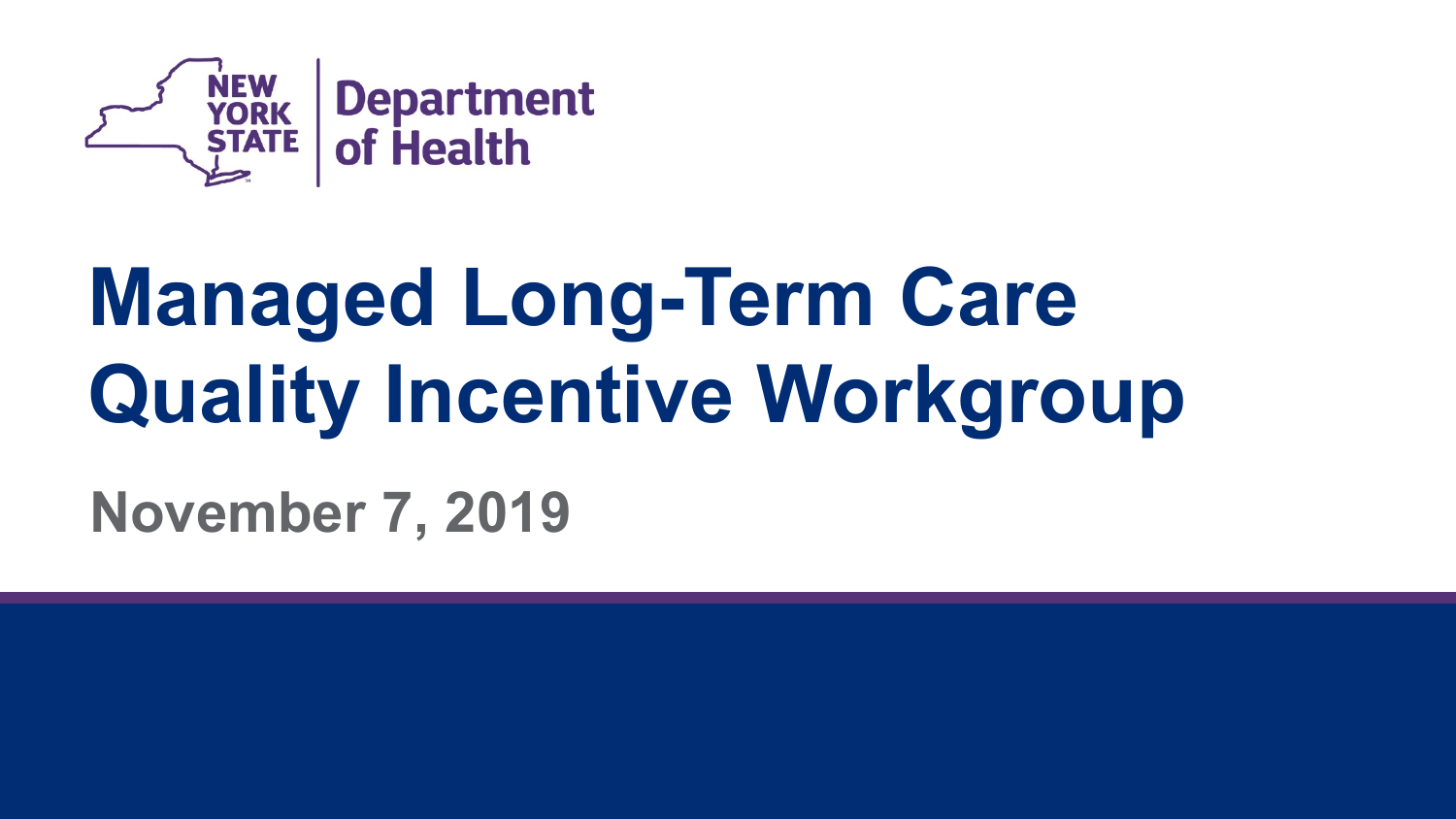### **MLTC QI Workgroup Charge**

The charge of MLTC Quality Incentive Workgroup is to advise the Department of Health on using measures of quality, satisfaction, compliance, and efficiency to create a total quality score. The total quality score will be the basis for payment distribution for the MLTC Quality Incentive.

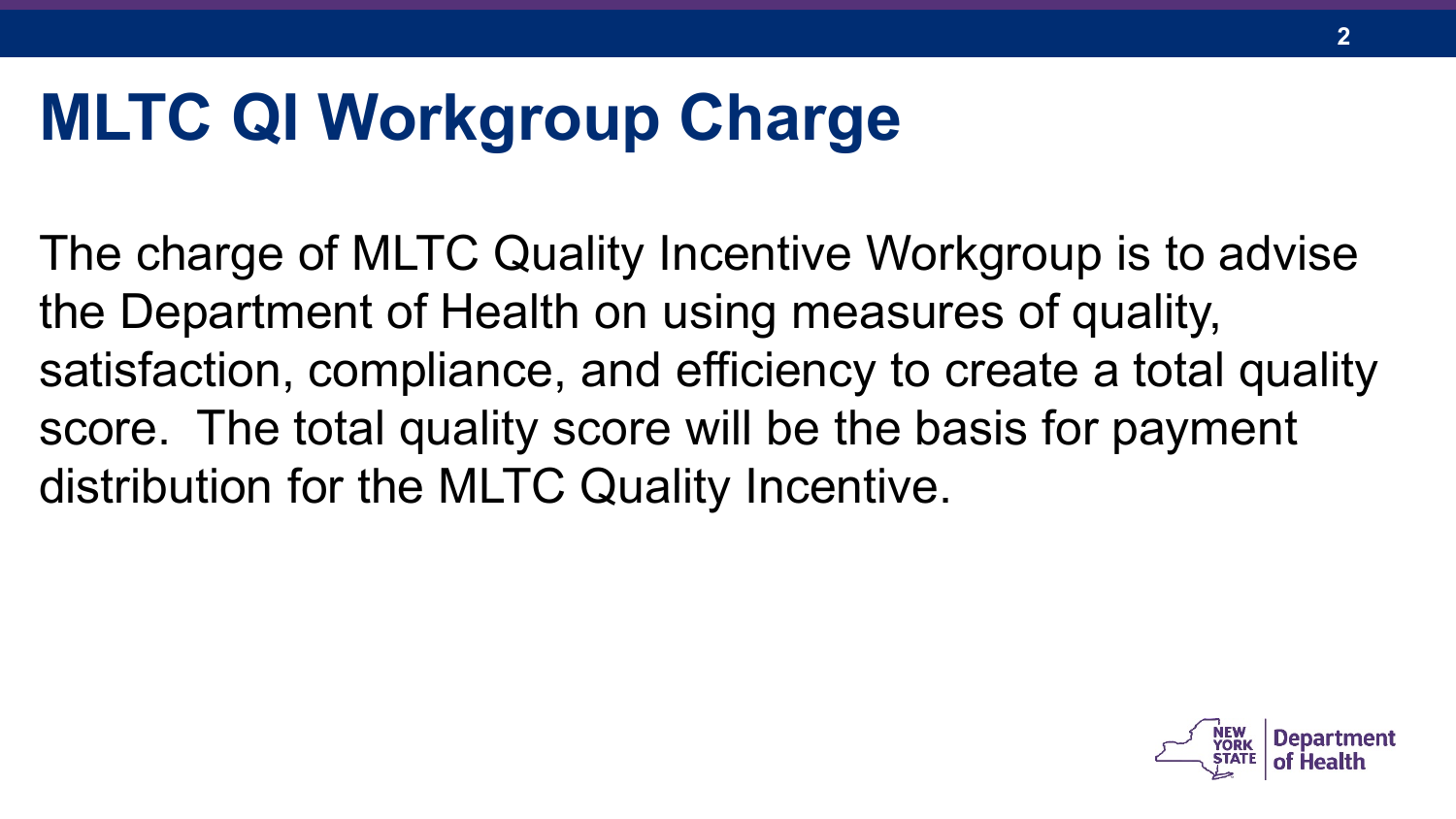### **Overview**

- ▶ Review 2019 MLTC Quality Incentive Methodology
- ▶ Propose 2020 MLTC Quality Incentive Methodology

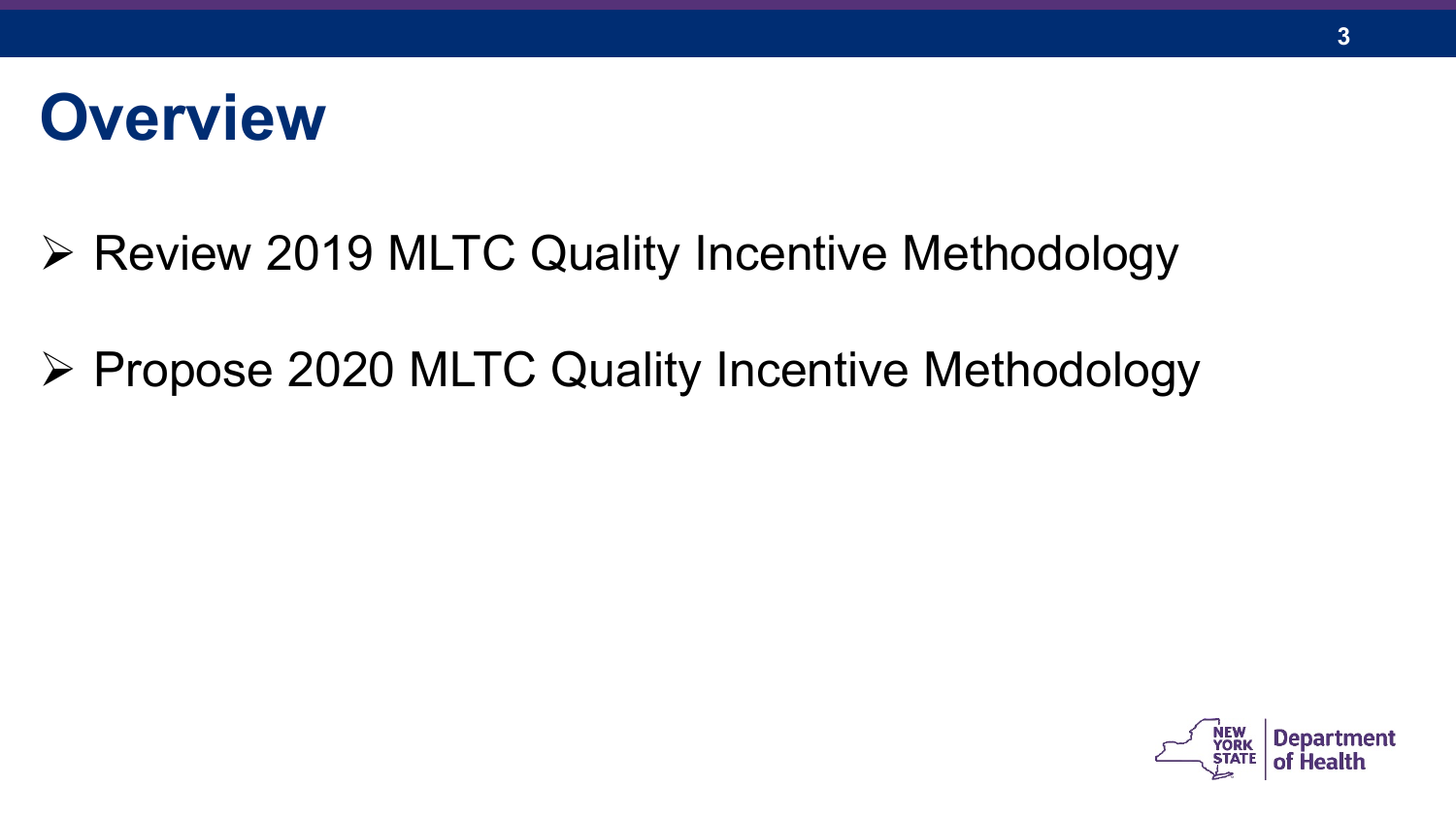**Review 2019 MLTC Quality Incentive Methodology**

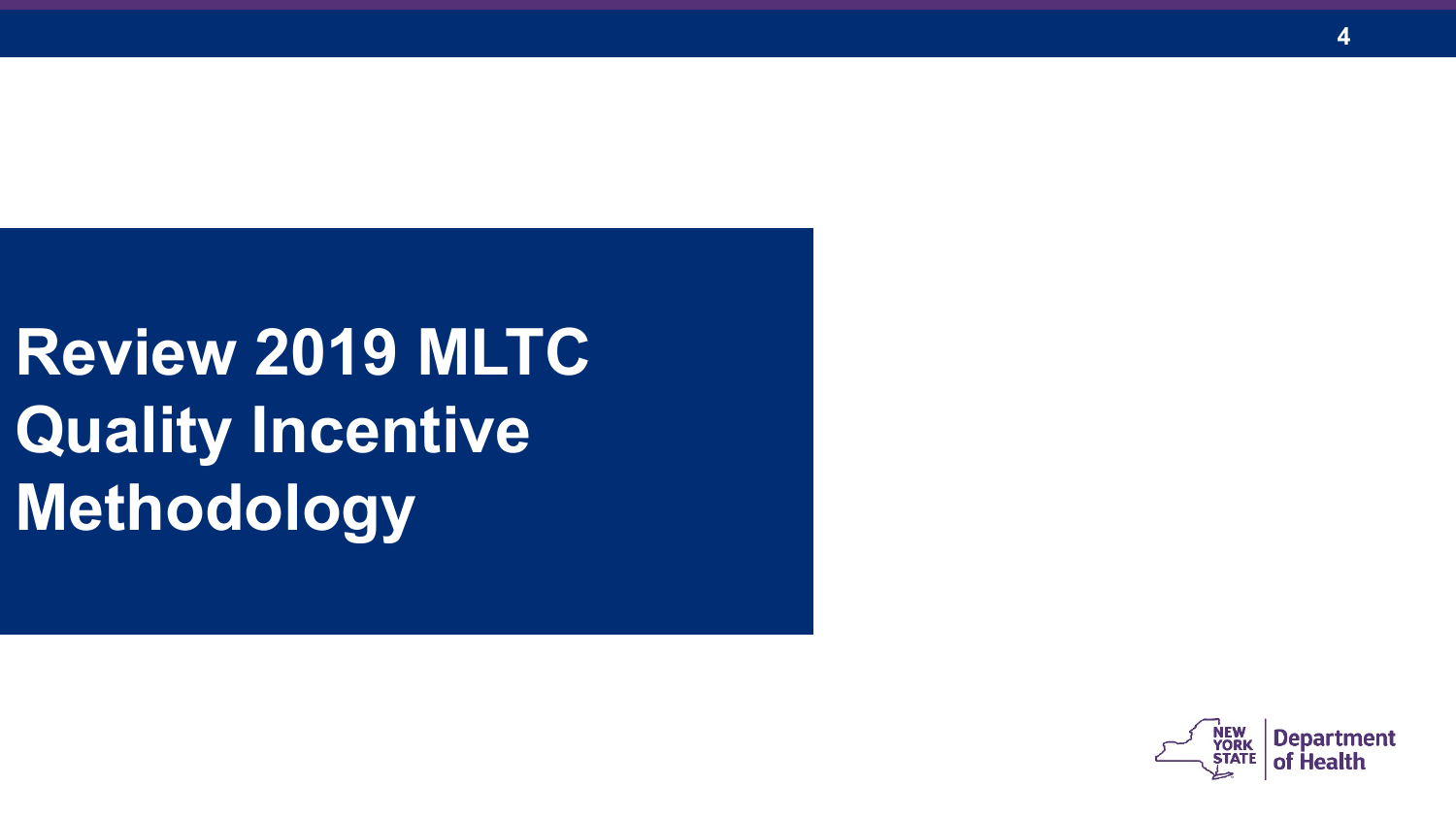# **2019 MLTC QI Methodology**

#### $\triangleright$  Changes for this year

- Resume the 1 quality measure removed for 2018
- Exclude 1 compliance measure as data is not ready
- Base points will be 98 instead of 100 due to measure exclusion

#### $\triangleright$  Four components

|                                  |    |    | <b>Point Assignment</b> |
|----------------------------------|----|----|-------------------------|
| <b>Component Measures Points</b> |    |    | <b>Method</b>           |
| Quality                          | 10 | 50 | percentile rank         |
| Satisfaction                     | 6  | 30 | significance test       |
| Compliance                       |    | 8  | yes/no                  |
| Efficiency                       |    | 10 | significance test       |

#### **Distribute**

- **Methodology document** December 2018
- Overall summary document Early 2020
- Plan specific documents Early 2020



#### Handling of SS and NS results unchanged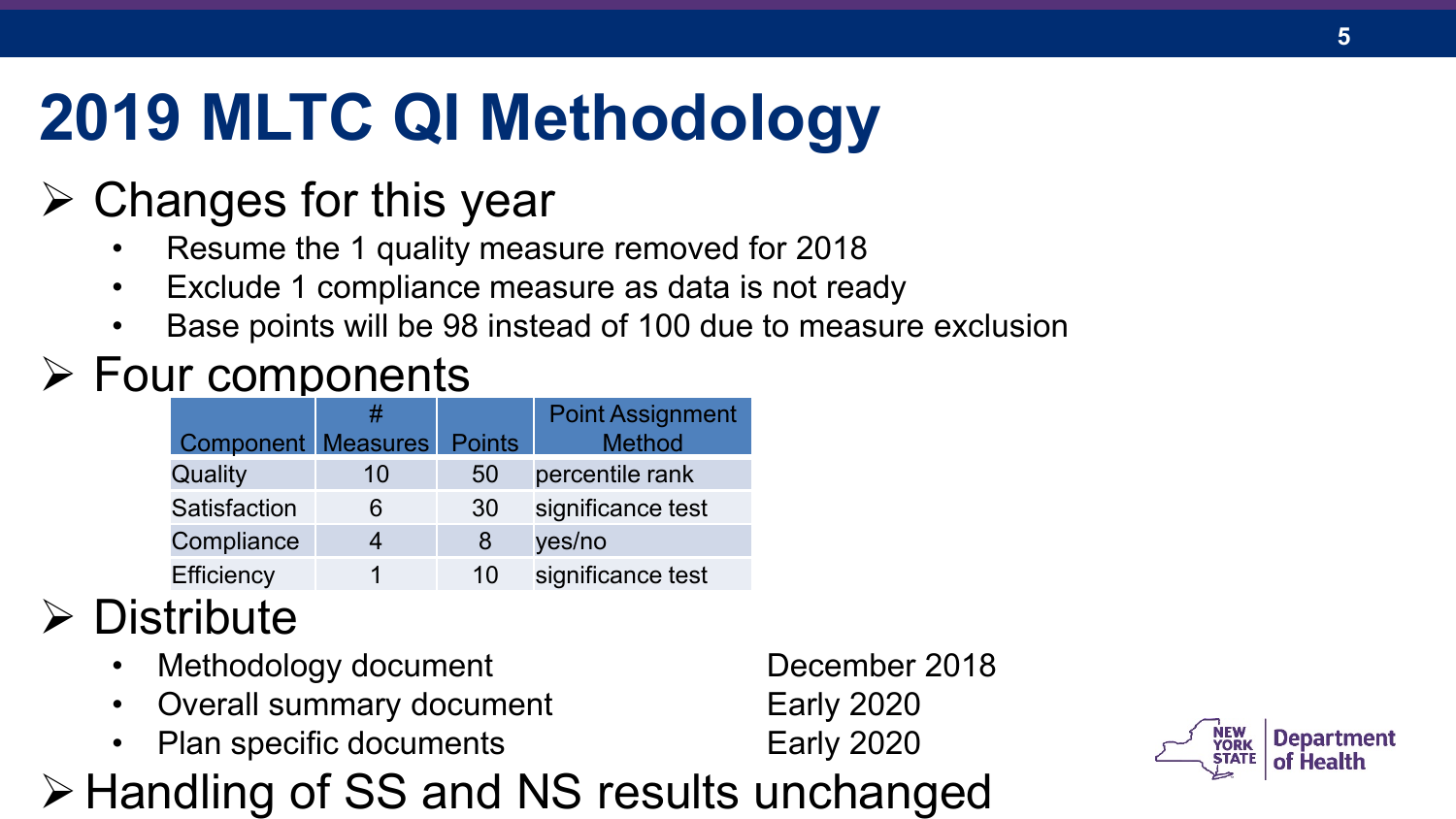# **2019 MLTC QI Handling Small Sample Size**

- Measures with <30 members in the denominator
	- Small Sample Size (SS)
	- Results suppressed
- $\triangleright$  Some plans did not exist at the time of the satisfaction survey
	- Not Surveyed (NS)
- **Example 25 Preduce base points where there are SS or NS results**

### $\triangleright$  Example

- Total possible base points = 98
- Total possible satisfaction points =  $30$ ;  $30/6 = 5$  points per measure
- Reduced base for plans all NS satisfaction results = 68
- Reduced base for plans with one SS satisfaction result = 93

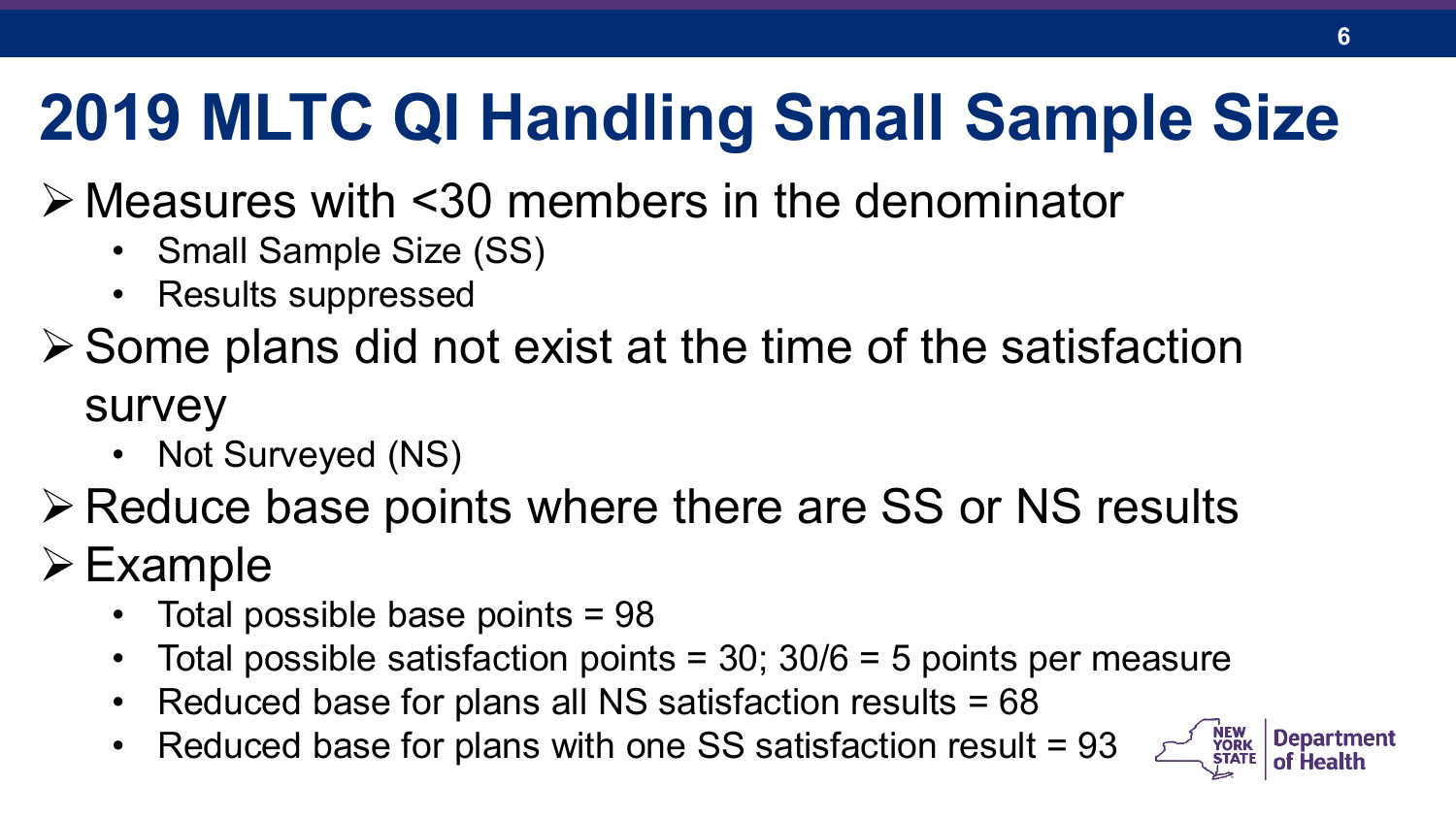# **2019 Quality Measures (1)**

- 1. Risk-adjusted percentage of members who did not have an emergency room visit in the last 90 days
- 2. Risk-adjusted percentage of members who did not experience falls that resulted in major or minor injury in the last 90 days
- 3. Risk-adjusted percentage of members who did not experience uncontrolled pain
- 4. Risk-adjusted percentage of members who were not lonely or were not distressed
- 5. Percentage of members who received an influenza vaccination in the last year

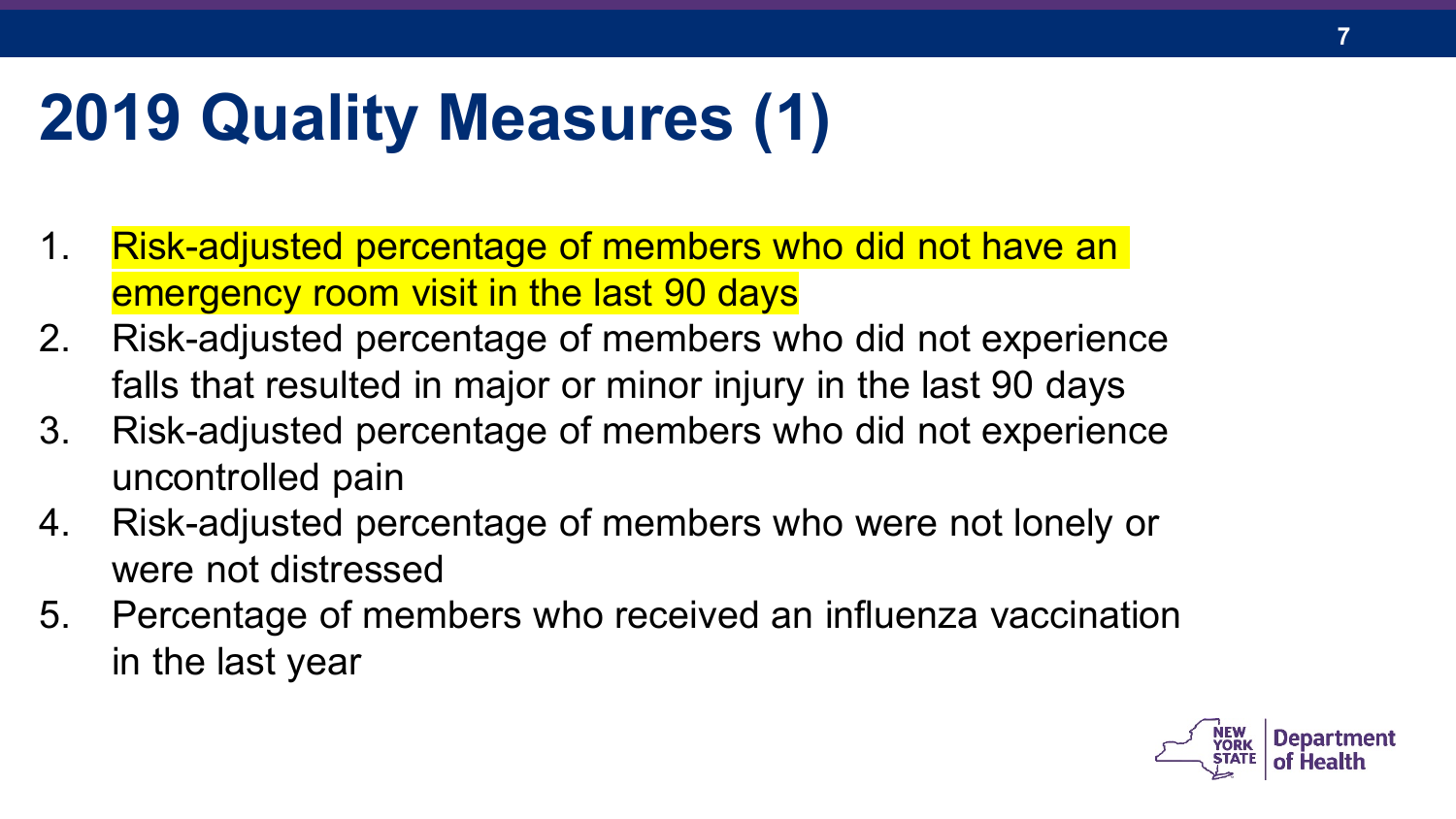# **2019 Quality Measures (2)**

- 6. Percentage of members who responded that a health plan representative talked to them about appointing someone to make decisions about their health if they are unable to do so
- 7. Risk-adjusted percentage of members who remained stable or demonstrated improvement in pain intensity
- 8. Risk-adjusted percentage of members who remained stable or demonstrated improvement in Nursing Facility Level of Care (NFLOC) score
- 9. Risk-adjusted percentage of members who remained stable or demonstrated improvement in urinary continence
- 10. Risk-adjusted percentage of members who remained stable or demonstrated improvement in shortness of breath

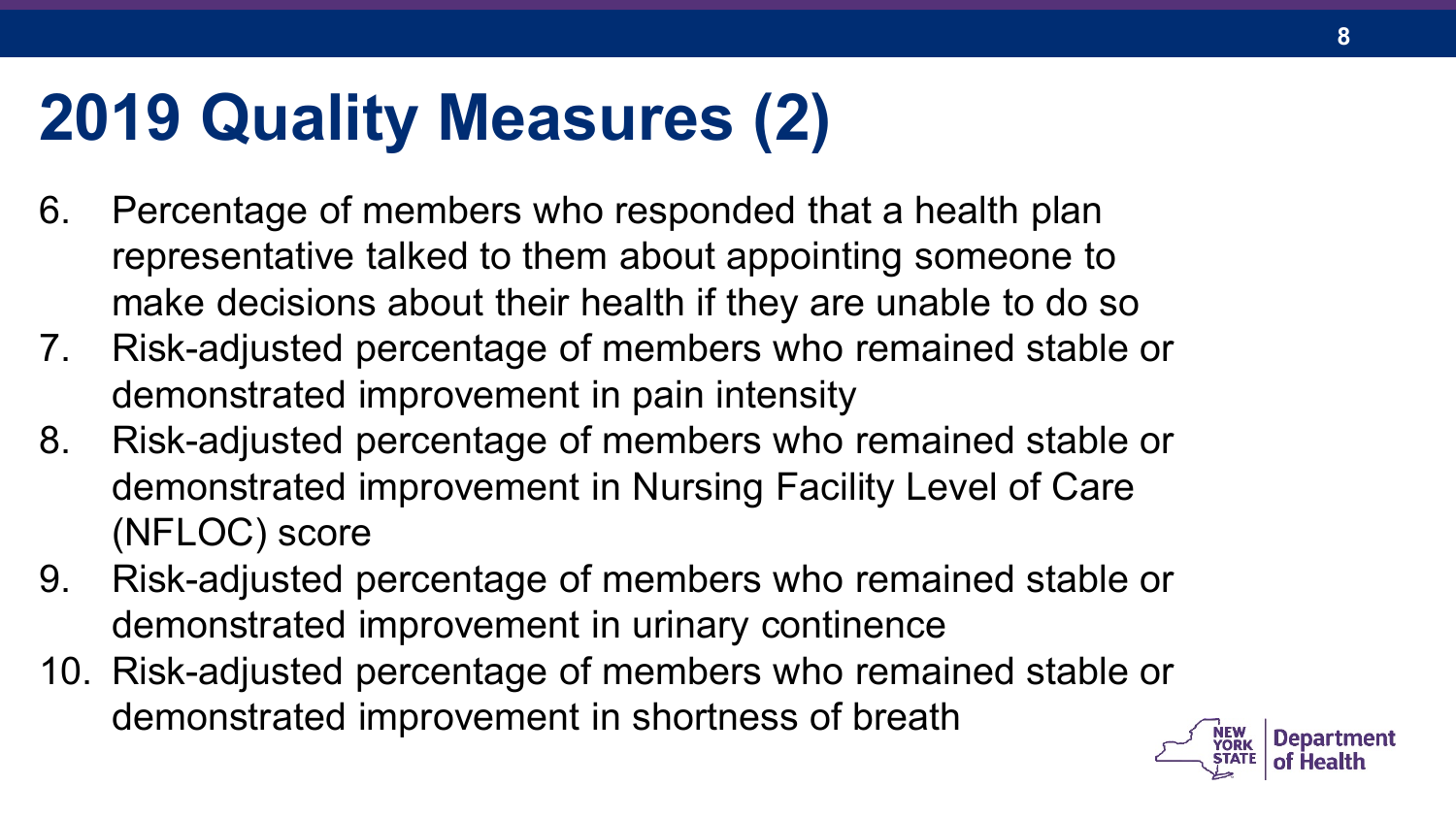### **2019 Satisfaction Measures (results held for two years)**

- 1. Risk-adjusted percentage of members who rated their managed long-term care plan as good or excellent
- 2. Risk-adjusted percentage of members who responded that they are usually or always involved in making decisions about their plan of care
- 3. Risk-adjusted percentage of members who reported that within the last six months the home health aide/personal care aide/personal assistant services were usually or always on time
- 4. Risk-adjusted percentage of members who rated the helpfulness of the plan in assisting them and their family to manage their illnesses as good or excellent
- 5. Risk-adjusted percentage of members who rated the quality of care manager/case manager services within the last six months as good or excellent
- 6. Risk-adjusted percentage of members who rated the quality of home health aide/personal care aide/personal assistant services within the last six months as good or excellent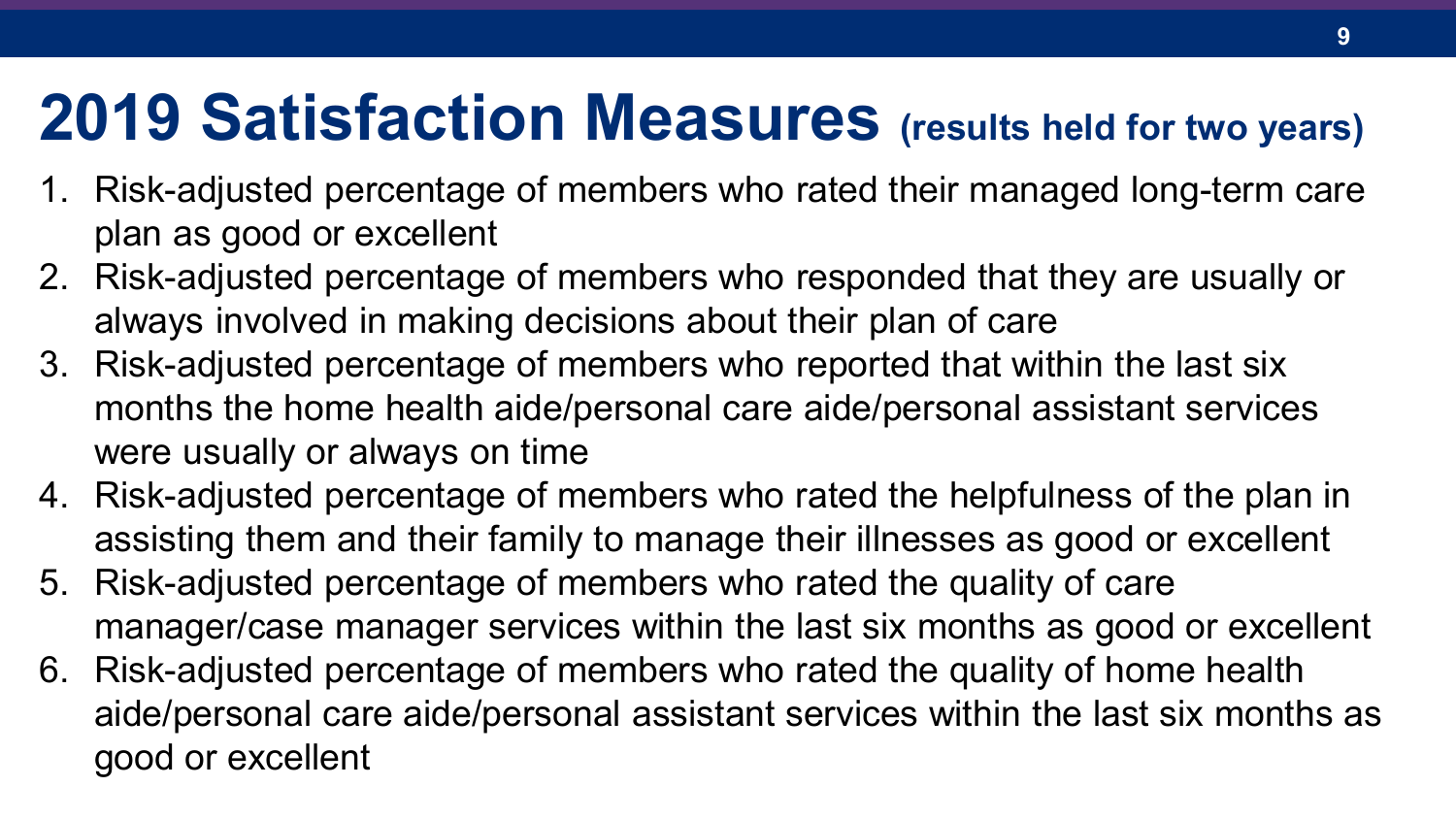### **2019 Compliance Measures**

- 1. No statement of deficiency for failure to submit Provider Network data during the measurement year 2018
- 2. No statement of deficiency for timeliness or completeness of MEDS III submission for measurement year 2018
- 3. No statement of deficiency for timeliness or completeness of MMCOR submission for measurement year 2018
- MEDS vs. MMCOR ratios of at least 75%-encounter data gross dollars must represent at least 75% of MMCOR reported medical expense for measurement year 2018
- 5. No statement of deficiency for percentage of incomplete assessments exceeding a threshold for acceptable rate for the measurement period January through June 2019

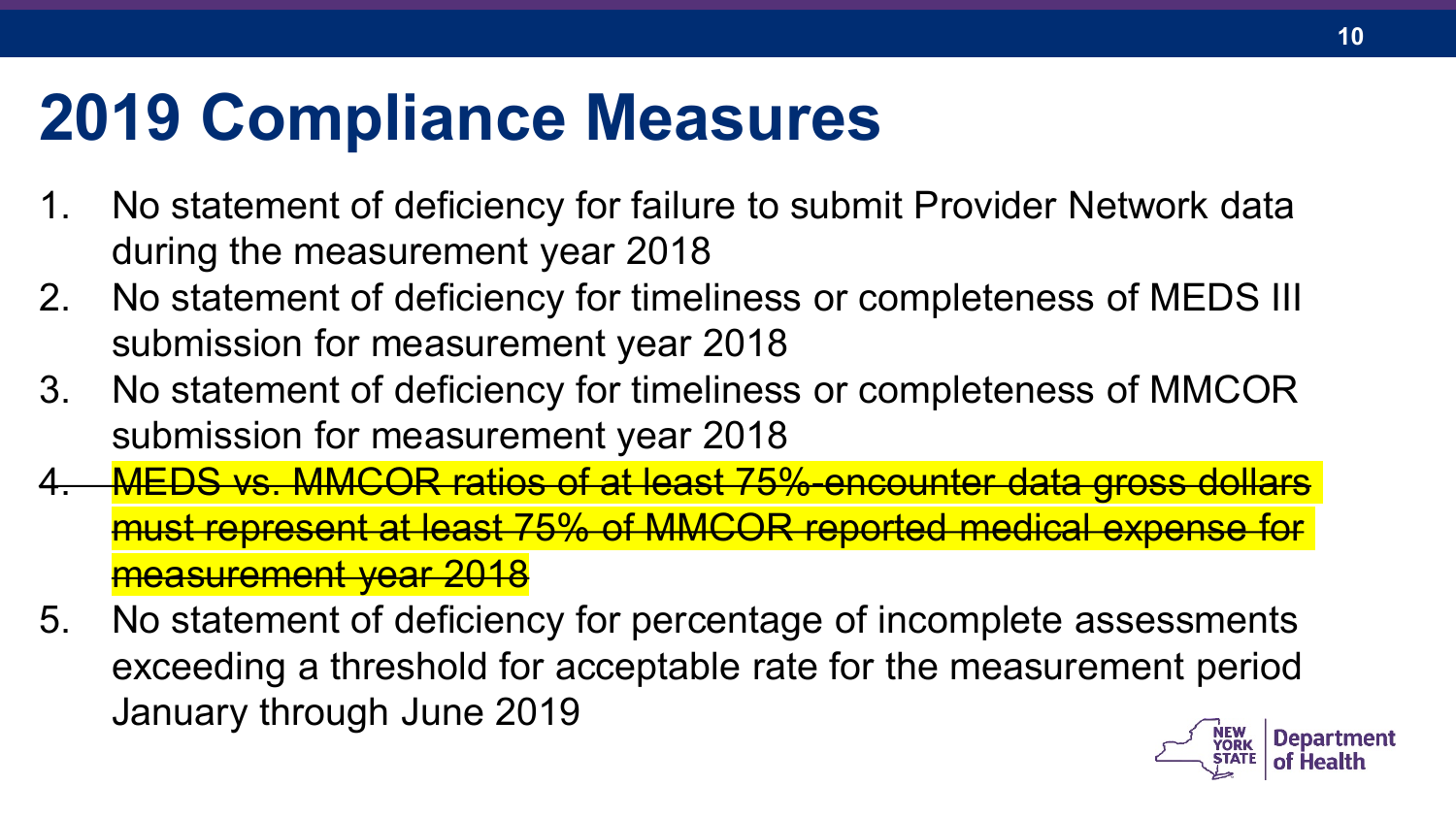### **2019 Efficiency Measure**

- 1. Potentially Avoidable Hospitalizations (PAH)
	- A hospitalization was considered potentially avoidable if any one of the following conditions was the primary diagnosis (based on ICD-10-CM codes).
		- o Anemia
		- o Electrolyte imbalance
		- o Heart failure
		- o Respiratory infection
		- o Sepsis
		- o Urinary tract infection
	- Rate is the total number of PAH events divided by the total number of days members are enrolled in the MLTC plan.
	- July through December 2018 SPARCS data
	- April 2018 through December 2018 CHA data

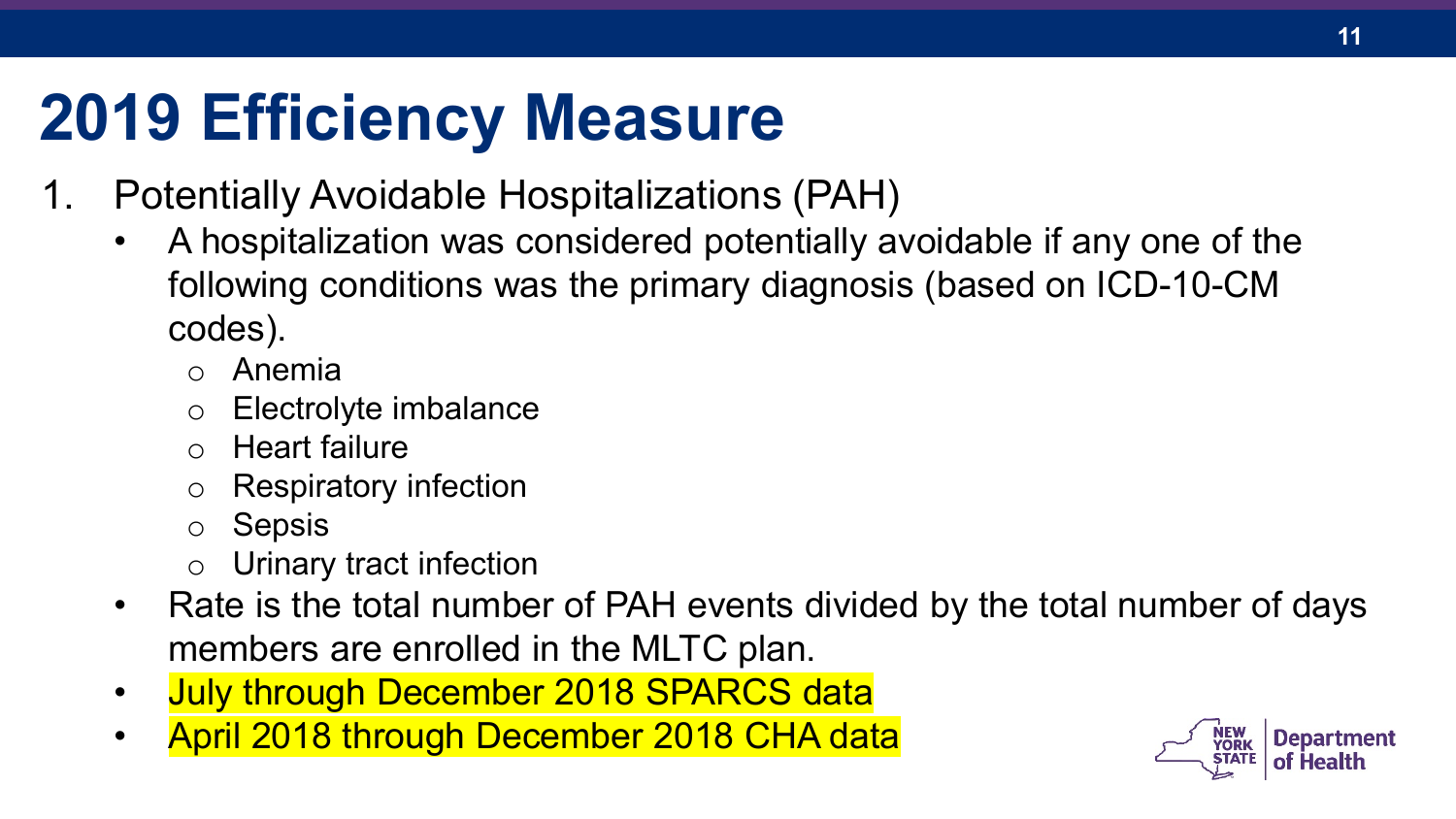### **2019 Efficiency Measure – Possible Delay**

 The SPARCS data remediation may cause the PAH measure to be delayed

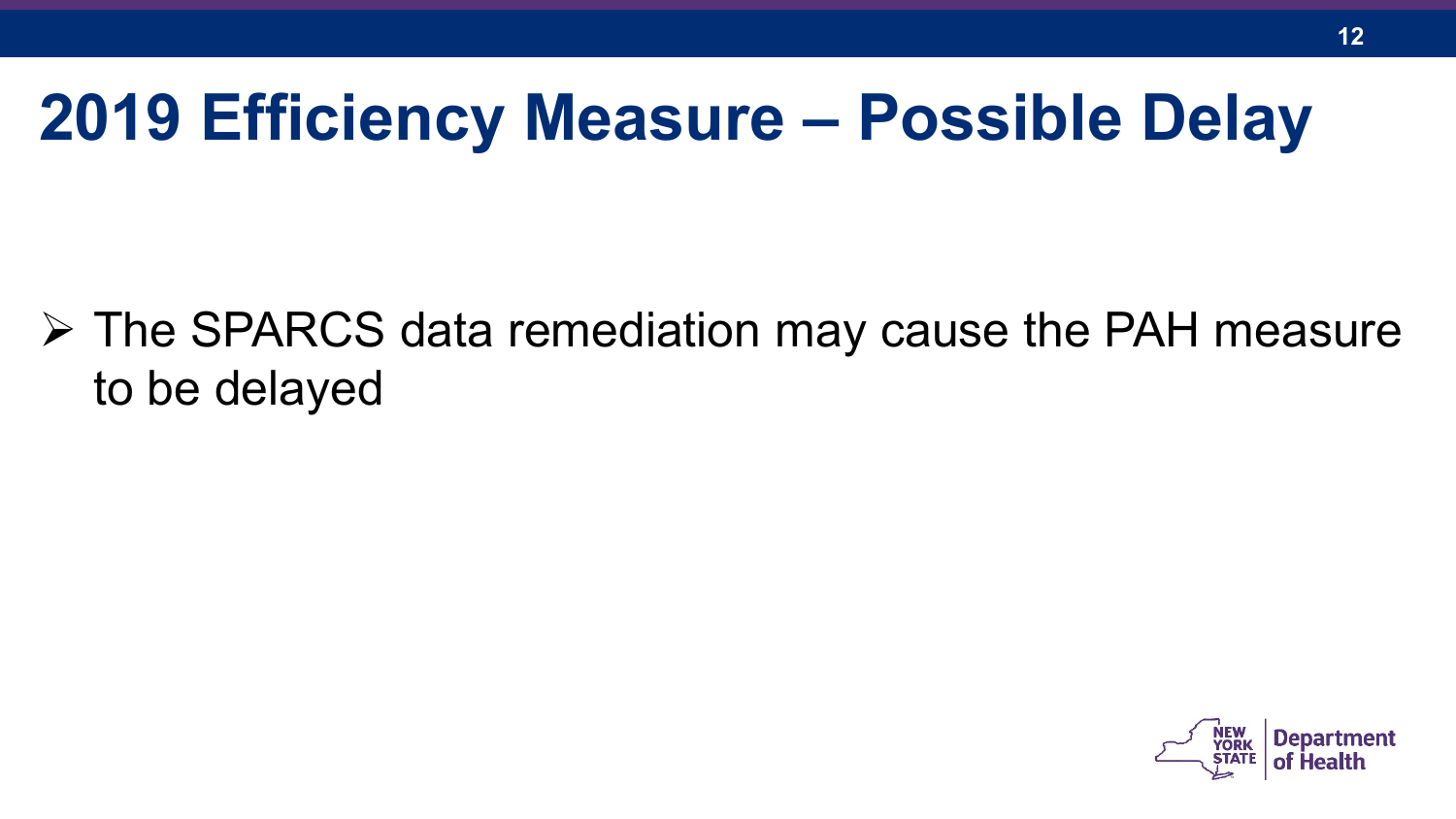### **SPARCS Data Remediation**

 $\triangleright$  The SPARCS [webpage](https://www.health.ny.gov/statistics/sparcs/access/) provides the following information (on September 23, 2019)

**The SPARCS program is experiencing delays in data extract deliveries.** The SPARCS program is currently undergoing an important data processing remediation effort. As a result, data extract deliveries for previously and newly approved data requests are delayed. We are completing the work as quickly as possible and appreciate your patience. Our vendor has estimated the remediation work to be completed in December 2019. We expect to begin processing previously and newly approved data requests in December 2019.

> If you have any questions about your data extract, please contact [sparcs.requests@health.ny.gov.](mailto:sparcs.requests@health.ny.gov)

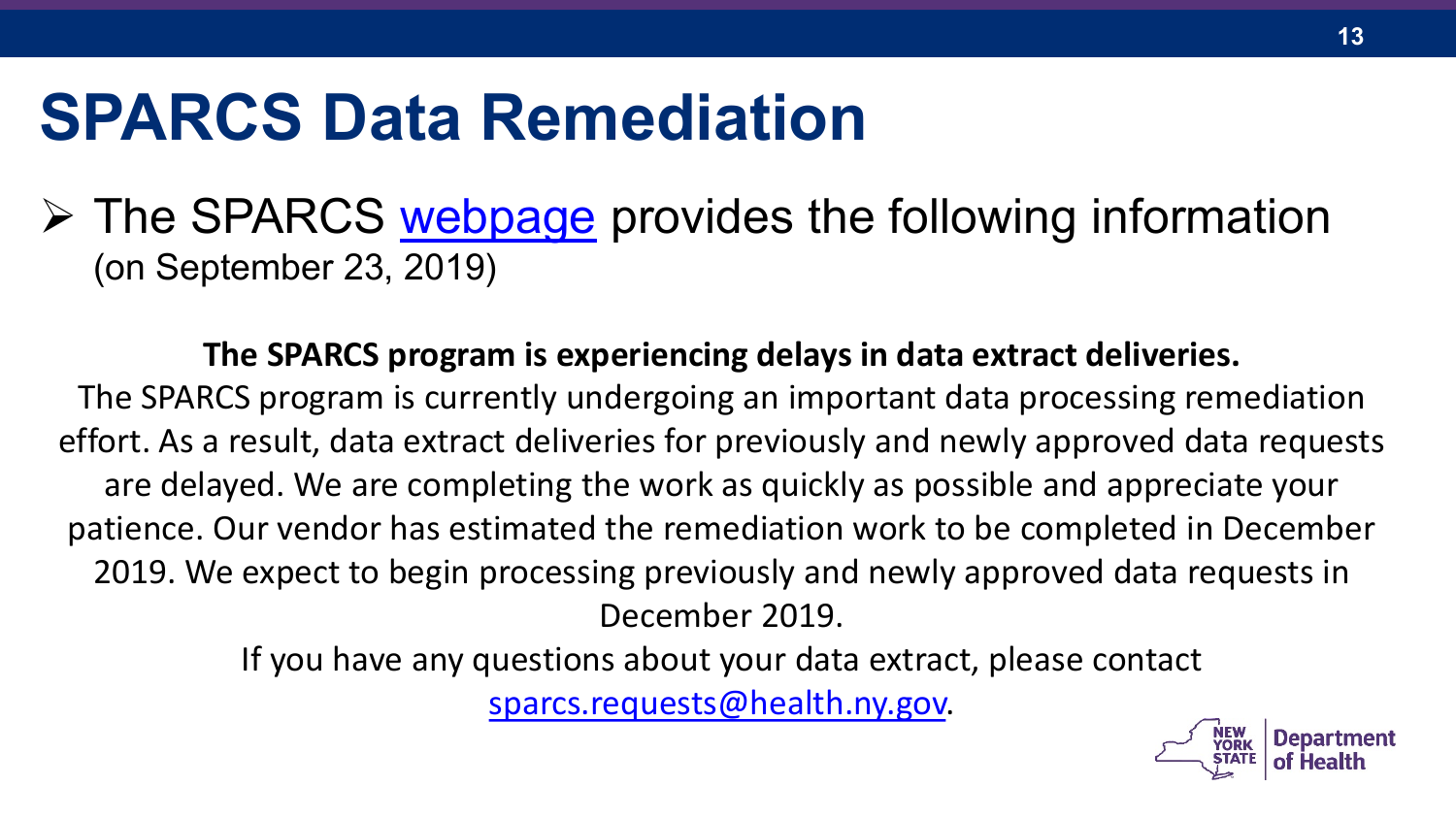# **2019 MLTC QI Payment**

- $\triangleright$  Payment related questions can be directed to
	- [mltcrs@health.ny.gov](mailto:mltcrs@health.ny.gov)

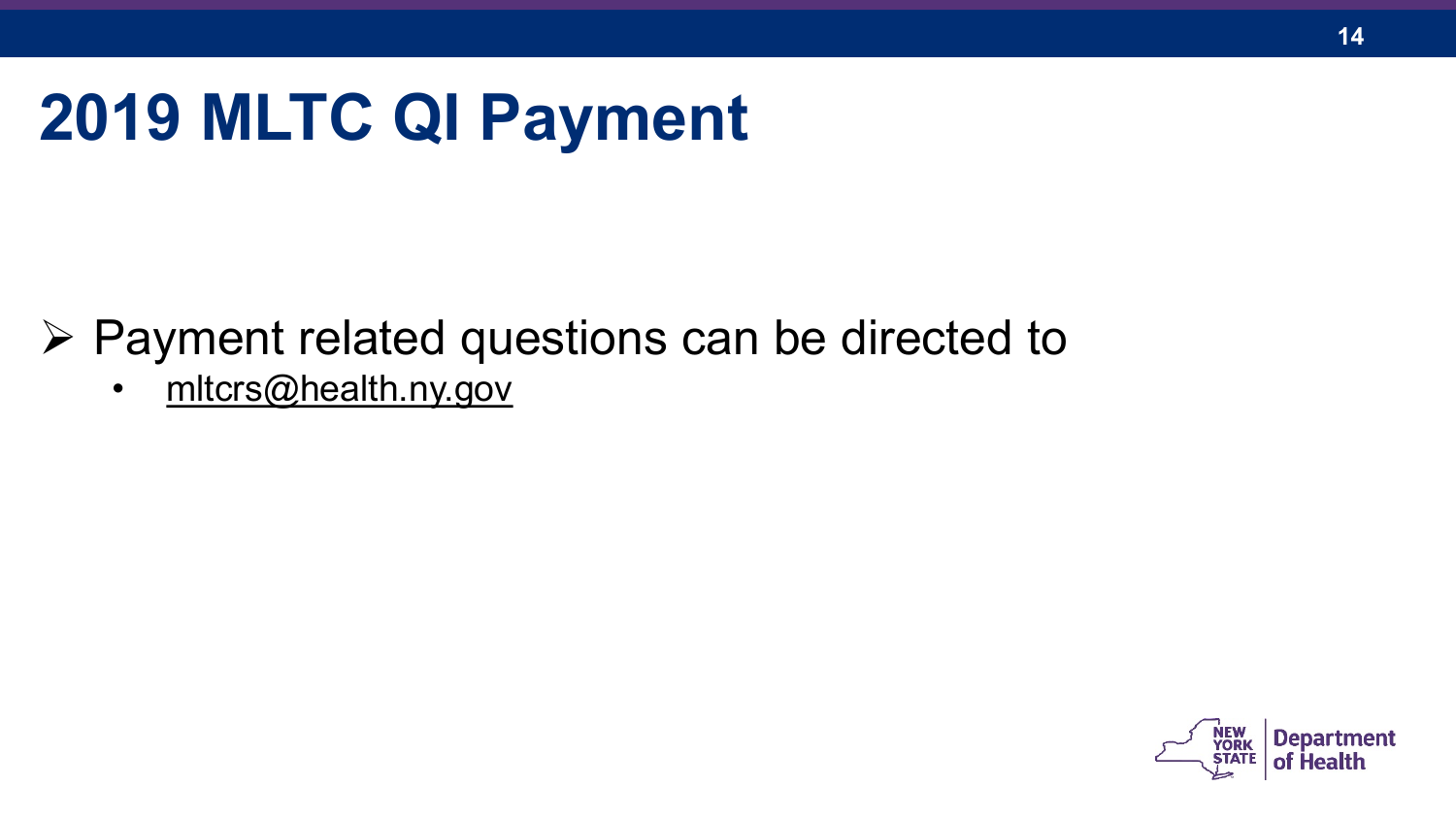**Proposed 2020 MLTC Quality Incentive Methodology**

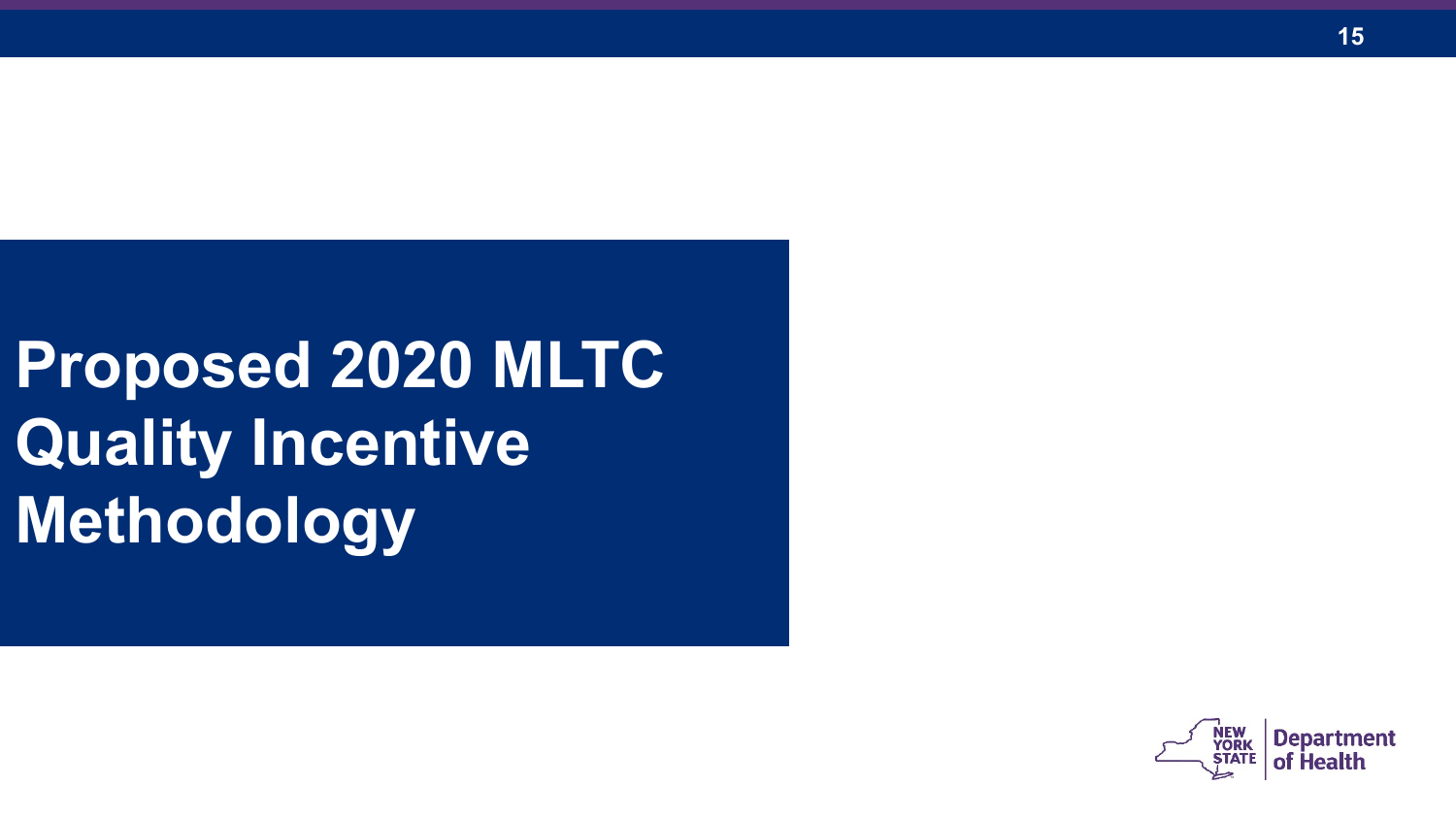# **Proposed 2020 MLTC QI Methodology**

#### $\triangleright$  Similar to 2019 methodology

- Resume the compliance measure that was removed for 2019
- Add one new compliance measure

#### $\triangleright$  Four components

|                                  | #  |    | <b>Point Assignment</b> |
|----------------------------------|----|----|-------------------------|
| <b>Component Measures Points</b> |    |    | <b>Method</b>           |
| Quality                          | 10 | 50 | percentile rank         |
| Satisfaction                     | 6  | 30 | significance test       |
| Compliance                       | 6  | 10 | yes/no                  |
| Efficiency                       |    | 10 | significance test       |

#### $\triangleright$  Distribute

- Methodology document December 2019
- Overall summary document Early 2021
- Plan specific documents Early 2021

**≻ Handling of SS and NS results unchanged** 

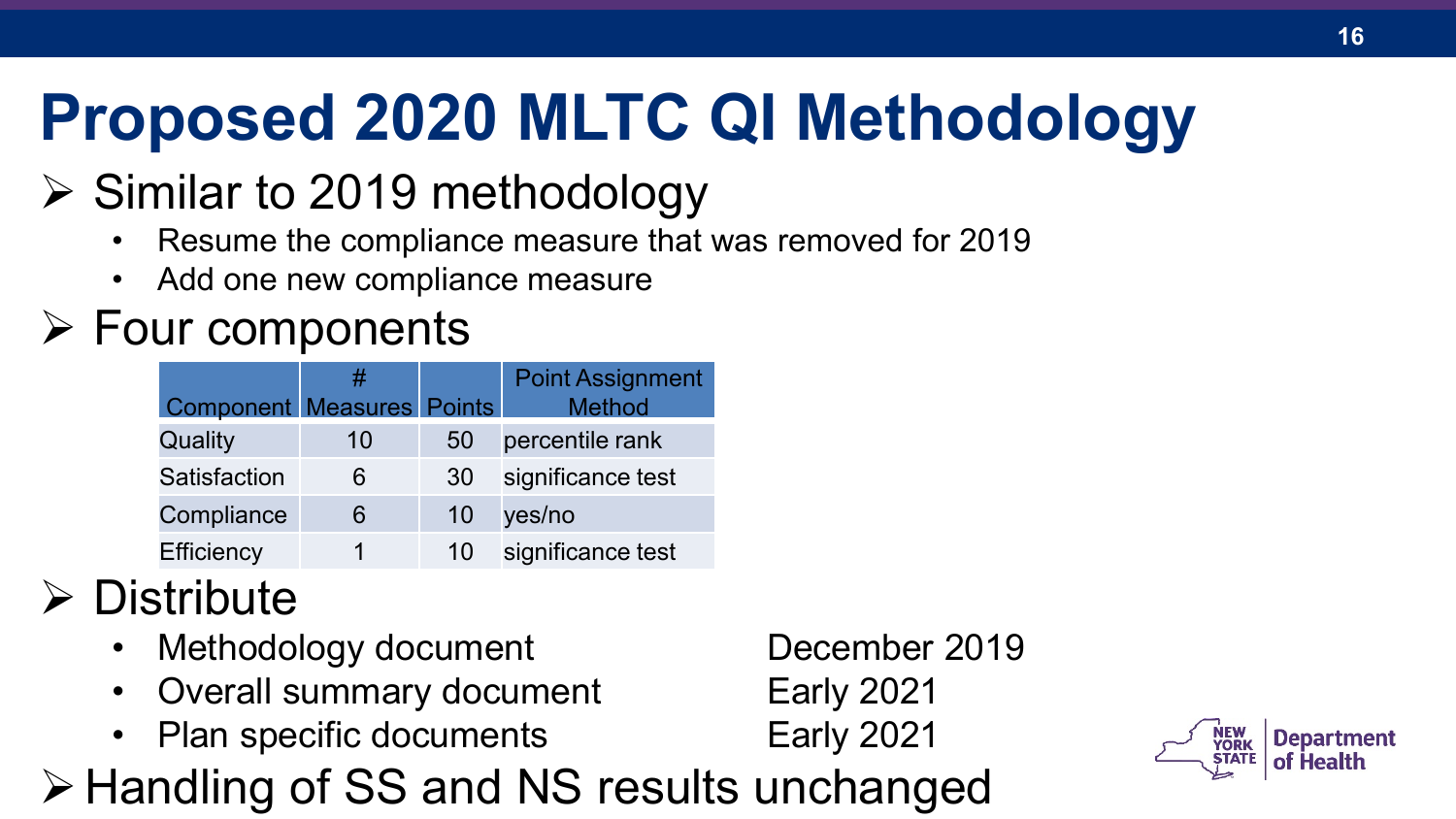### **2020 MLTC QI Measures and Benchmarks**

- July through December 2018 MLTC data is available on Health Data NY [\(https://health.data.ny.gov/\)](https://health.data.ny.gov/)
- January through June 2019 MLTC data should be available on Health Data NY and eMLTC tables in early 2020
- $\triangleright$  Measures (handout)
- $\triangleright$  Benchmarks (handout)
	- Crude statewide rates
	- Plan ranges (percentiles)
	- 3 measures:  $50<sup>th</sup>$  percentile  $\geq 95$  and  $100<sup>th</sup>$  percentile 100
	- Retain these 3 important measures

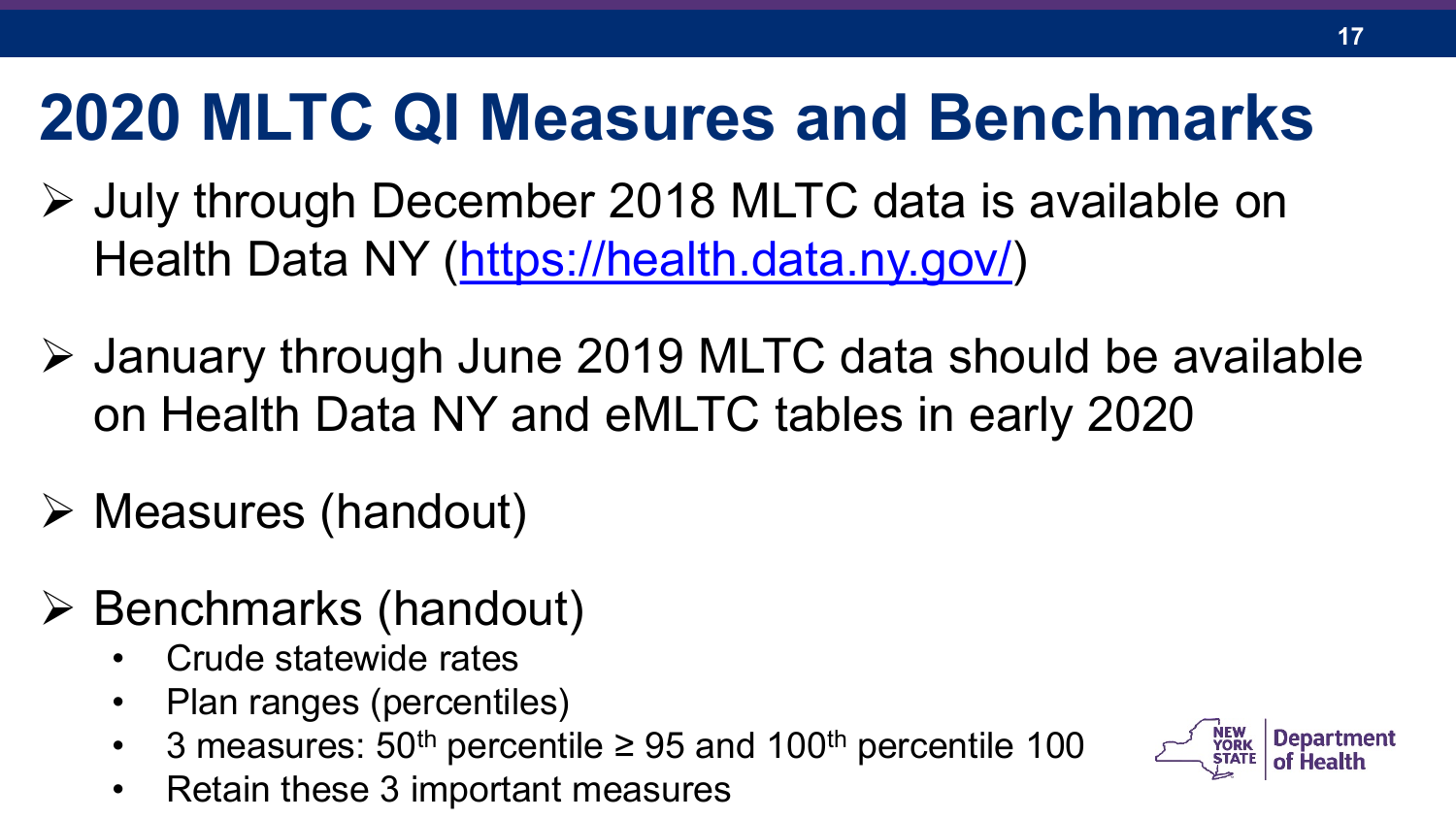# **2020 Proposed Compliance Measure**

- $\triangleright$  Category
	- Performance Improvement Project (PIP)
- $\triangleright$  Measure description
	- No Statement of Deficiency (SOD) for failure to comply with the previous year's PIP requirement deadlines.
- $\triangleright$  Time frame
	- Previous year (2019 SOD for 2020 Quality Incentive)
- 2019-2020 PIP deficiencies 2 late proposals
	-
	- 5 late group call summary document
	- 4 absent from group call

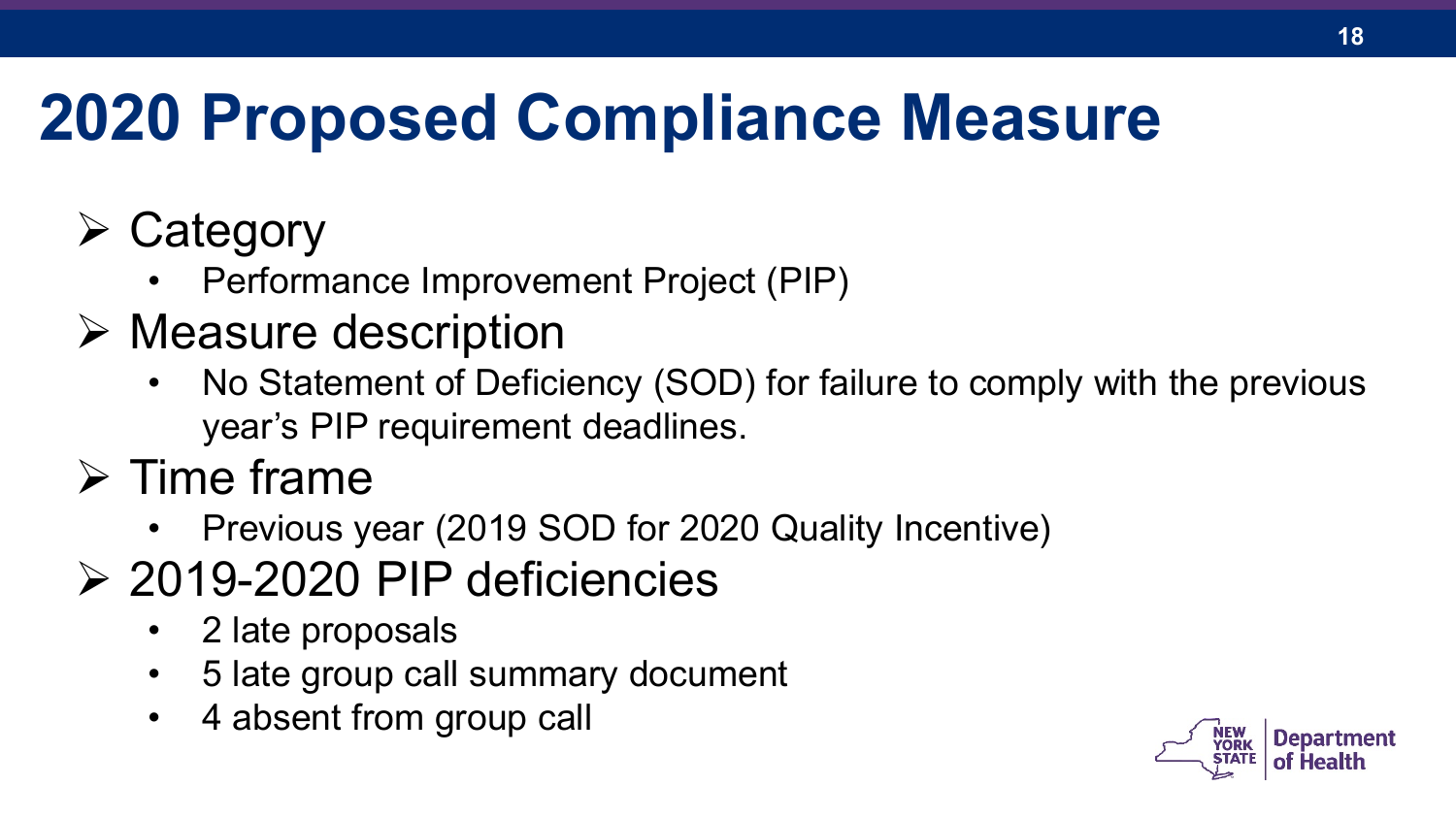### **Incomplete Assessments Compliance Measure**

- $\triangleright$  Measure was added to the QI in 2015
- $\triangleright$  The first 5 measurement periods show a consistent decrease
- Beginning 2017, Jul-Dec shows an increase relative to prior Jan-Jun

**MLTC Incomplete Assessment Statewide Rate by Year and Evaluation Period**

| Year | January-June | July-December |
|------|--------------|---------------|
| 2015 | 7.05         | 5.66          |
| 2016 | 5.04         | 4.07          |
| 2017 | 3.52         | 4.30          |
| 2018 | 1.69         | 3.63          |

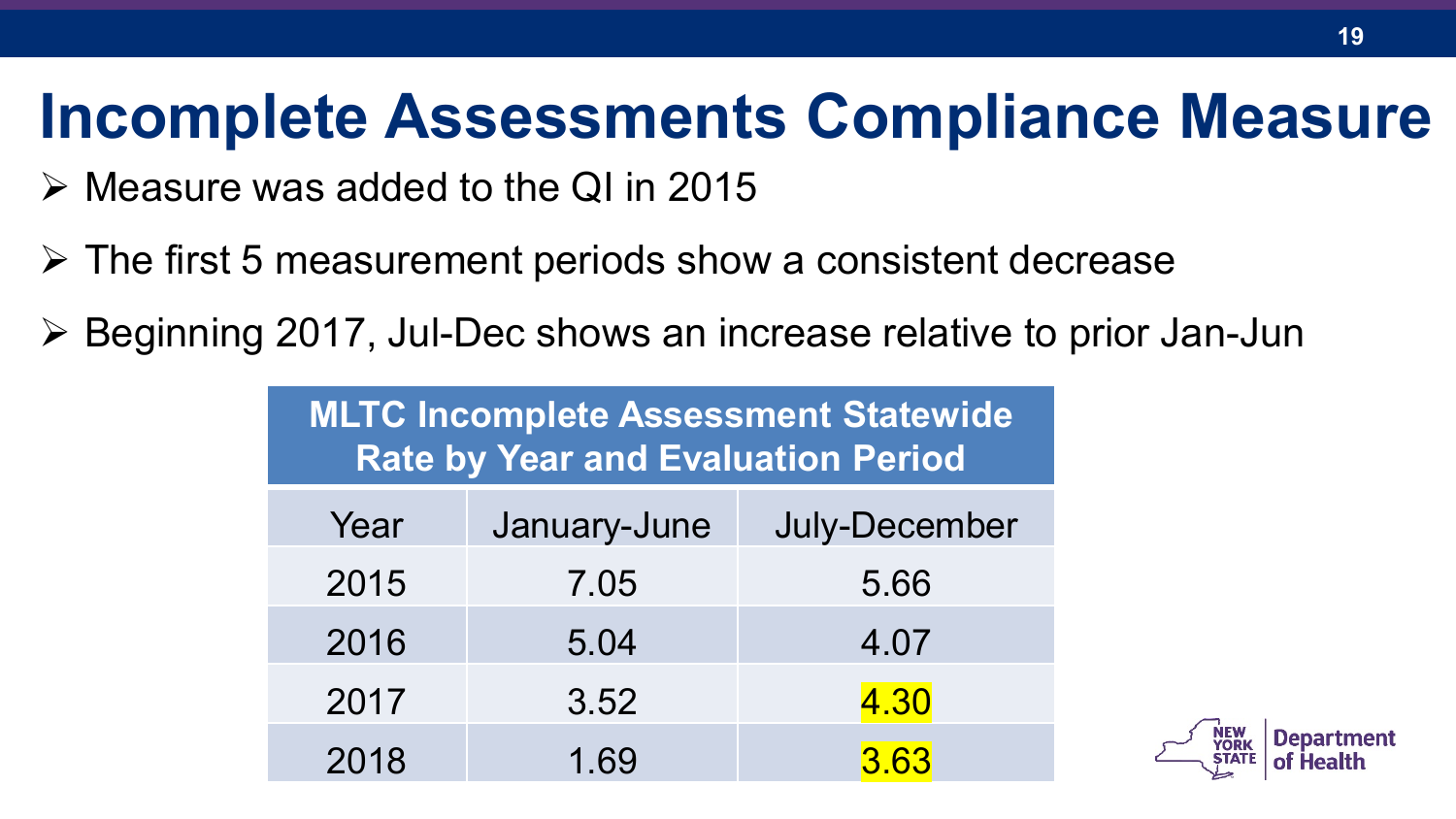### **2020 Proposed PAH Update - Why**

- $\triangleright$  The decline in PAH appears related to October 2017 change in ICD coding practices for heart failure, hypertension, and chronic kidney disease
	- ICD-10-CM Official Guidelines for Coding and Reporting [\(https://www.cms.gov/Medicare/Coding/ICD10/Downloads/2019-ICD10-Coding-Guidelines-.pdf](https://www.cms.gov/Medicare/Coding/ICD10/Downloads/2019-ICD10-Coding-Guidelines-.pdf))
	- American Academy of Family Physicians [\(https://www.aafp.org/fpm/2014/0300/p5.html](https://www.aafp.org/fpm/2014/0300/p5.html))

**PAH Rate and Diagnosis Category Proportion by Year\***

| <b>TATT NUCE UTH DIUSTOSIS CUCSUTY LIOPOLITUM BY TCUL</b> |            |             |               |      |             |         |        |  |  |
|-----------------------------------------------------------|------------|-------------|---------------|------|-------------|---------|--------|--|--|
| <b>SPARCS Time</b>                                        |            | Respiratory |               |      | Electrolyte | Heart   |        |  |  |
| Frame                                                     | <b>PAH</b> | Infection   | <b>Sepsis</b> | UTI  | Imbalance   | Failure | Anemia |  |  |
| 2014 Jul-Dec                                              | 4.09       | 0.15        | 0.33          | 0.16 | 0.08        | 0.26    | 0.03   |  |  |
| 2015 Jul-Dec                                              | 4.25       | 0.15        | 0.35          | 0.15 | 0.07        | 0.25    | 0.03   |  |  |
| 2016 Jul-Dec                                              | 3.82       | 0.17        | 0.39          | 0.17 | 0.08        | 0.17    | 0.02   |  |  |
| 2017 Jan-Jun                                              | 3.64       | 0.21        | 0.47          | 0.16 | 0.08        | 0.05    | 0.03   |  |  |
| 2017 Jul-Dec                                              | 2.50       | 0.17        | 0.52          | 0.18 | 0.08        | 0.03    | 0.03   |  |  |

\*Note: These crude rates may be different from reported crude rates because they are not limited to records included in the risk-adjusted PAH model.

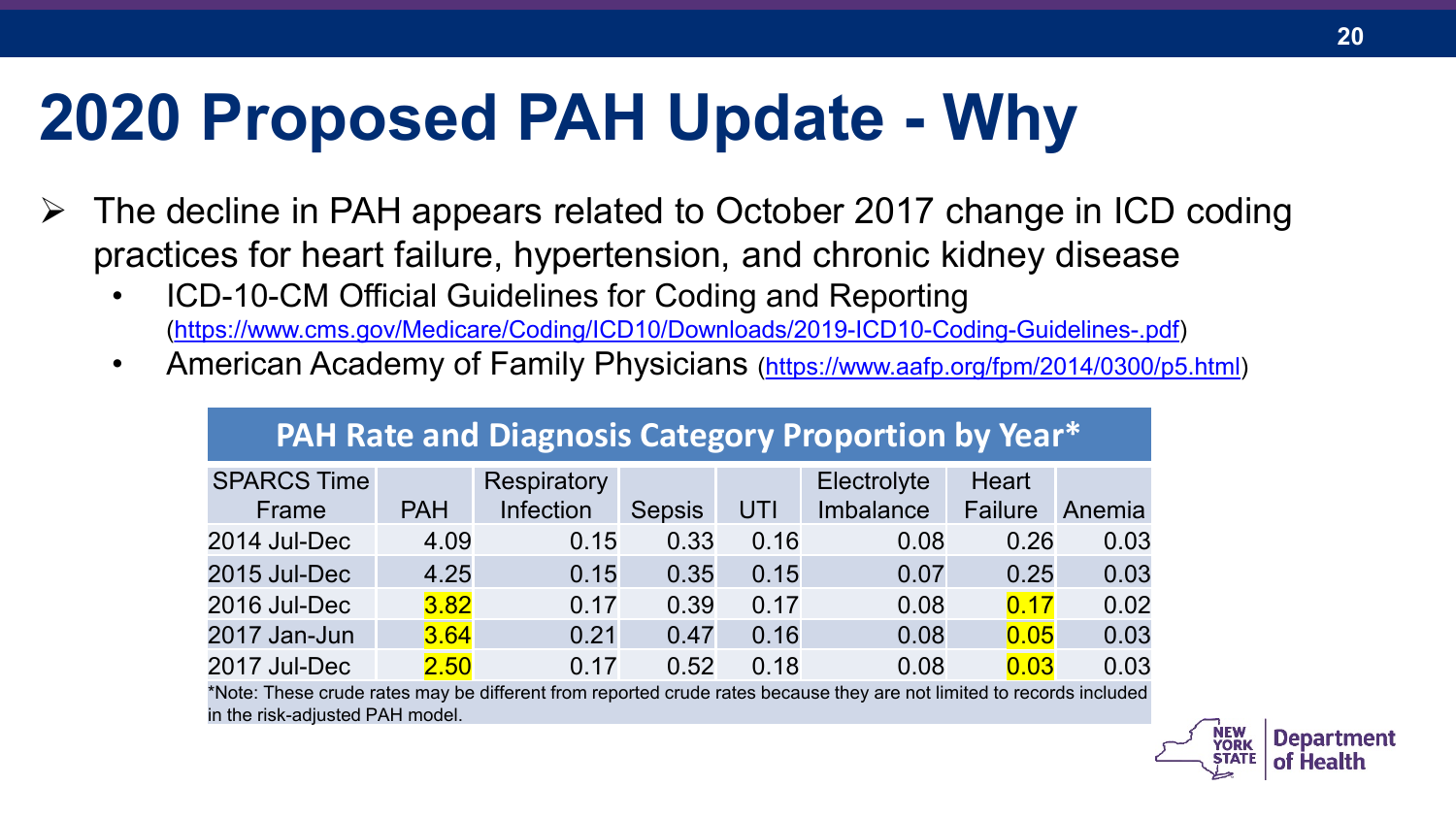### **2020 Proposed PAH Update - How**

- $\triangleright$  PAH six diagnosis categories are based on the 2009 CMS Nursing Home Value-Based Purchasing Demonstration [\(https://innovation.cms.gov/Files/reports/NHP4P-Refinements-Report.pdf\)](https://innovation.cms.gov/Files/reports/NHP4P-Refinements-Report.pdf)
- Update diagnosis codes regularly using AHRQ PQI or HCUP CCS files
	- *1. Heart failure:* PQI 08 Heart Failure Admission Rate [\(https://www.qualityindicators.ahrq.gov/Downloads/Modules/PQI/V2019/TechSpecs/PQI\\_08\\_Heart\\_Failure\\_Admi](https://www.qualityindicators.ahrq.gov/Downloads/Modules/PQI/V2019/TechSpecs/PQI_08_Heart_Failure_Admission_Rate.pdf) ssion Rate.pdf)
	- *2. UTI:* CCS category description "Urinary tract infections"
	- *3. Anemia:* MULTI CCS LVL 2 LABEL "Anemia"
	- *4. Electrolyte imbalance:* CCS category description "Fluid and electrolyte disorders"
	- *5. Respiratory infection:* MULTI CCS LVL 2 LABEL "Respiratory infections"
	- *6. Sepsis:* CCS category description "Septicemia (except in labor)" and "Shock" 1 code for "Severe sepsis with septic shock"

([https://www.hcup-us.ahrq.gov/tools\\_software.jsp](https://www.hcup-us.ahrq.gov/tools_software.jsp))

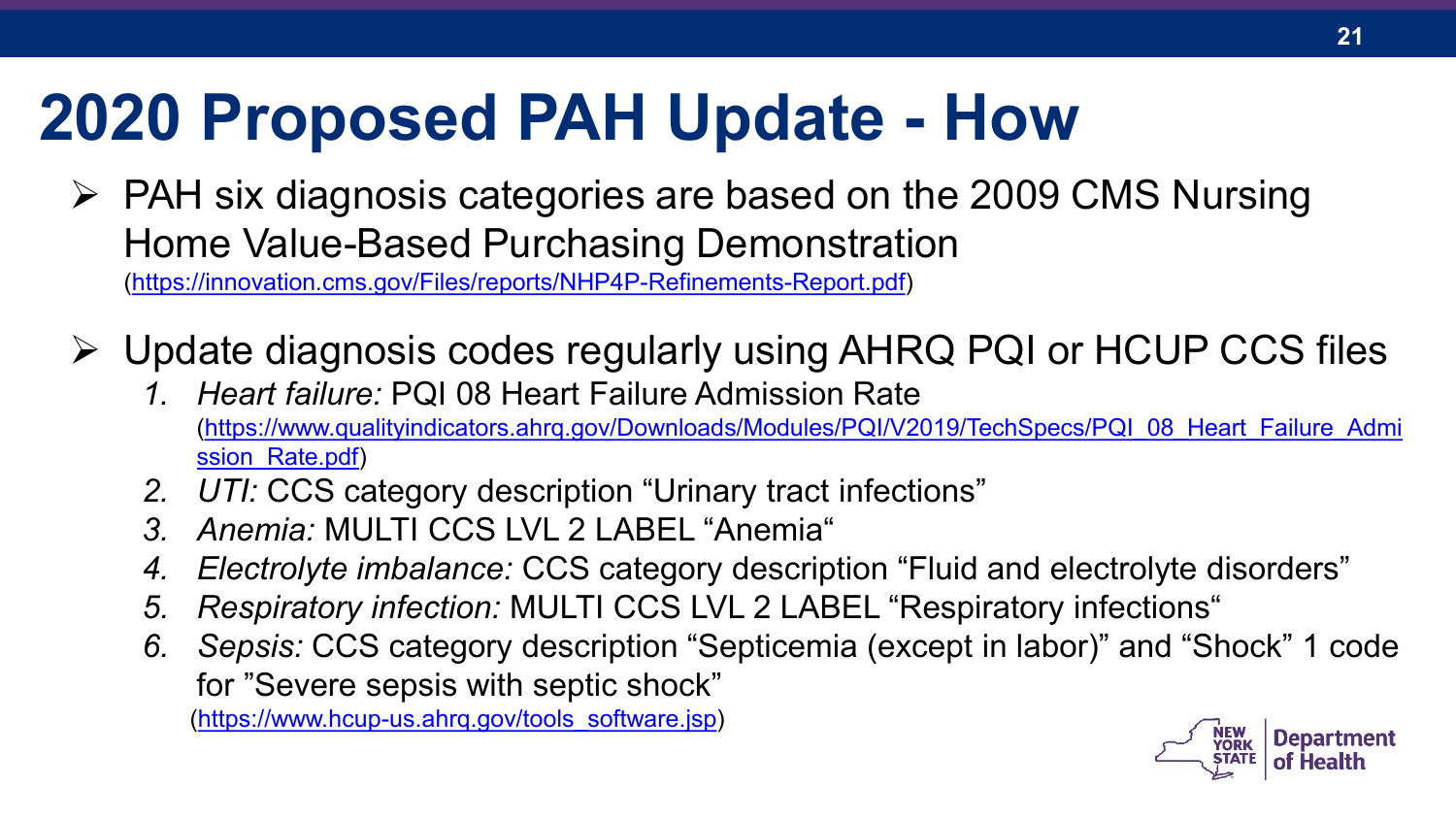### **2020 Proposed PAH Update - Impact**

- $\triangleright$  Increases PAH count and rate
- $\triangleright$  Proportion of six diagnosis is similar to previous time frames

| Impact of ICD Code Update on PAH Rate and Diagnosis Categories, Jan to<br><b>June 2017 SPARCS Data</b> |            |            |             |                                             |                                             |             |                         |                     |  |
|--------------------------------------------------------------------------------------------------------|------------|------------|-------------|---------------------------------------------|---------------------------------------------|-------------|-------------------------|---------------------|--|
|                                                                                                        | <b>PAH</b> | <b>PAH</b> | Respiratory |                                             |                                             | Electrolyte | Heart                   |                     |  |
| ICD codes                                                                                              | Count      | Rate       | Infection*  | Sepsis*                                     | $UTI^*$                                     | Imbalance*  | Failure*                | Anemia <sup>*</sup> |  |
| Current                                                                                                | 10,689     |            |             | 3.64 2,249 (0.21) 5,032 (0.47) 1,755 (0.16) |                                             | 811(0.08)   | 553(0.05)               | 289(0.03)           |  |
| Proposed                                                                                               | 14,344     |            |             |                                             | 4.88 2,114 (0.15) 5,161 (0.36) 1,774 (0.12) |             | 979 (0.07) 3,782 (0.26) | 534(0.04)           |  |

\* Presented as Count (Proportion of total PAH count)

**22**

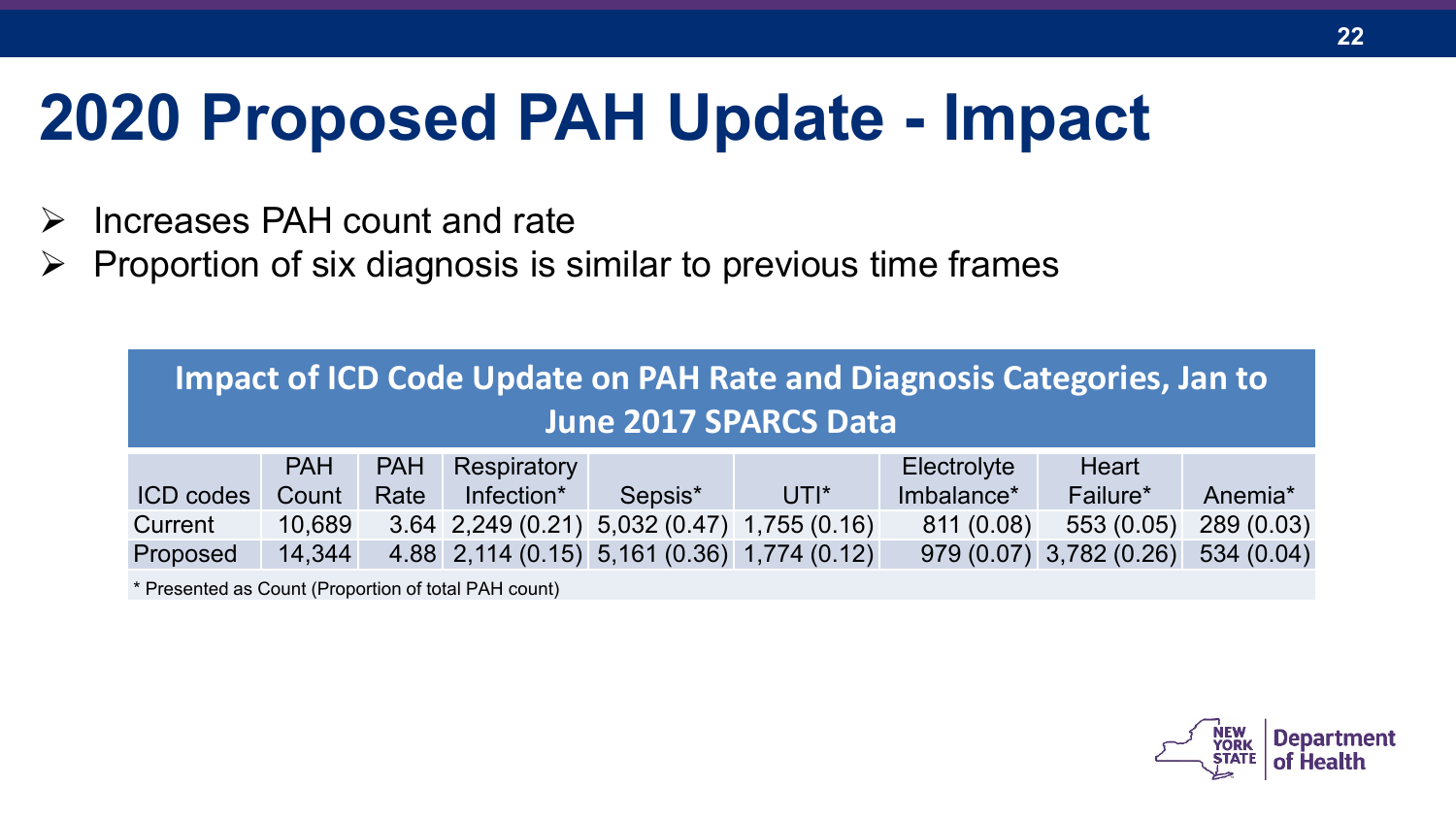# **Proposed 2020 MLTC QI Changes**

- 1. New compliance measure related to PIPs
- 2. Incomplete assessments compliance measure: No statement of deficiency for percentage of incomplete assessments exceeding a threshold for acceptable rate for the measurement period July through December 2019 or January through June 2020
- 3. PAH update

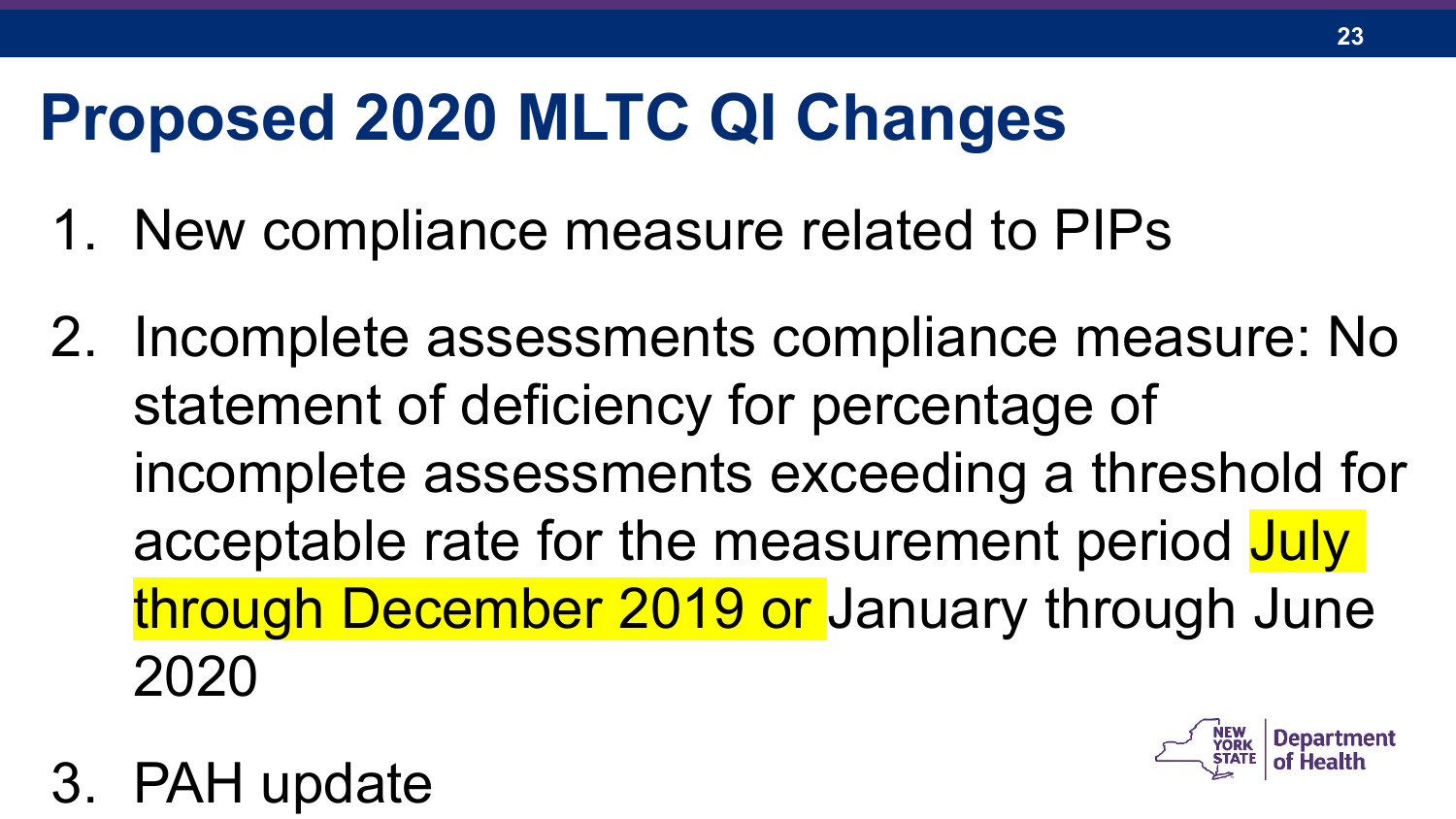# **Proposed 2020 MLTC QI Time Frames**

#### Data

- 
- Satisfaction Measures -2019 survey
- 

#### Releases

- Methodology document -December 2019
- Report feedback -November 2020
- Quality Incentive finalized -Early 2021
- Quality Measures -January through June 2020 CHA
	-
- Compliance Measures -2019 MEDS III, MMCOR, Provider network
	- -July through December 2019 and January through June 2020 CHA
	- Medicaid capitation payments
	- -2019 PIPs
- Efficiency Measure **-April through December 2019 CHA and** July through December 2019 SPARCS
	-

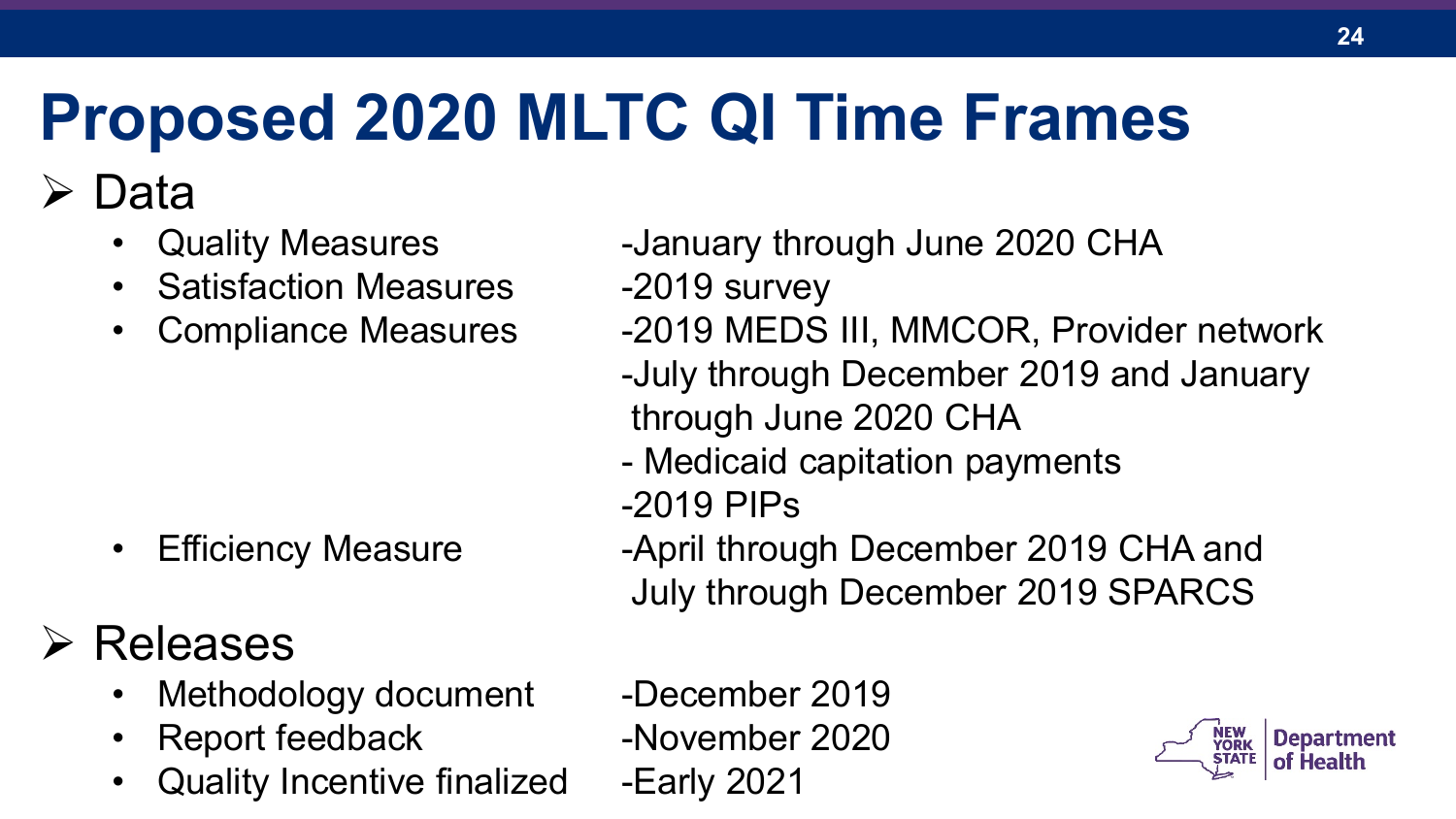### **MLTC Value-Based Payment (VBP)**

VBP rates may be different from the rates used for the MLTC Quality Incentive which are also presented in the MLTC Report and on Health Data NY.

#### $\triangleright$  Reasons for the difference in rates

- 1. VBP rates are based on the subset of the MLTC population included in the plan submitted attribution files
- 2. VBP rates are not risk-adjusted